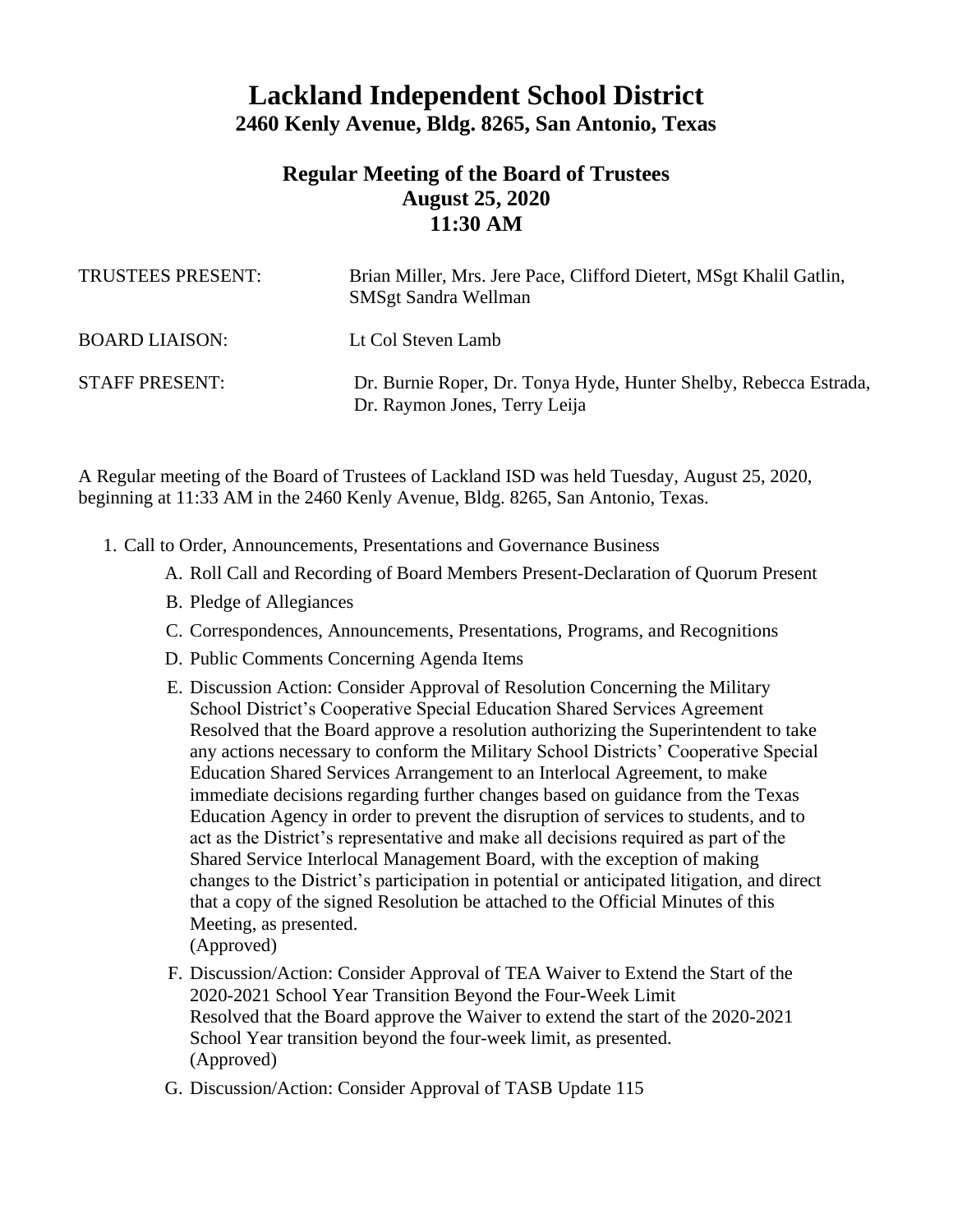Resolved that the Board add, revise, or delete (LOCAL) Policies as recommended by TASP Policy Service and according to the instruction sheet for TASB Localized Policy Manual Update 115, as presented. (Approved)

H. Discussion/Action: Consider Approval of Revised LISD Board Meeting Dates for 2020-2021

(No Board Action Taken – Tabled)

- 2. Consent Agenda
	- A. Discussion/Action: Consider Approval of July 28, 2020 Regular Board Meeting Minutes and July 31, 2020 Special Board Meeting Minutes Resolved that the Board approve the minutes of the July 28, 2020 Regular Board Meeting Minutes and July 31, 2020 Special Board Meeting Minutes, as presented. (Approved)
	- B. Discussion/Action: Consider Approval of 2020-2021 Campus Attendance **Committees** Resolved that the Board appoint the list of Campus Attendance Committee Members as presented for the 2020-2021 school year.

(Approved)

C. Discussion/Action: Consider Approval of ESC-20 Commitments for 2020-2021 Resolved that the Board approve the Region 20 commitments for 2020-2021, as presented.

(Approved)

- D. Discussion/Action: Consider Approval of 2020-2021 JJAEP MOU Resolved that the Board approve the Memorandum of Understanding between Lackland ISD and the Bexar County Juvenile Board, as presented. (Approved)
- E. Discussion/Action: Consider Approval of the Addendum to the 2020-2023 Dual Credit Memorandum of Understanding between Lackland ISD and Northwest Vista College and Alamo College District Resolved that the Board approve the addendum to the 2020-2023 Dual Credit

Memorandum of Understanding between Lackland ISD and Northwest Vista College and Alamo Colleges District, as presented. (Approved)

- F. Discussion/Action: Consider Approval of Agreement with Texas Virtual School Network 2020-2021 Resolved that the Board approve the agreement between Lackland ISD and the Texas Virtual Schools Network for 2020-2021, as presented. (Approved)
- G. Discussion/Action: Consider Approval of the Investment Quarterly Report for the 3<sup>rd</sup> Quarter, FY 2019-2020 Resolved that the Board approve the Investment Quarterly Report for the 3<sup>rd</sup> Quarter, FY 2019-2020, as presented. (Approved)
- H. Discussion/Action: Consider Approval of Final Amended Budget for FY 2019-2020 Resolved that the Board approve the recommended final amended budget for 2019- 2020, as presented.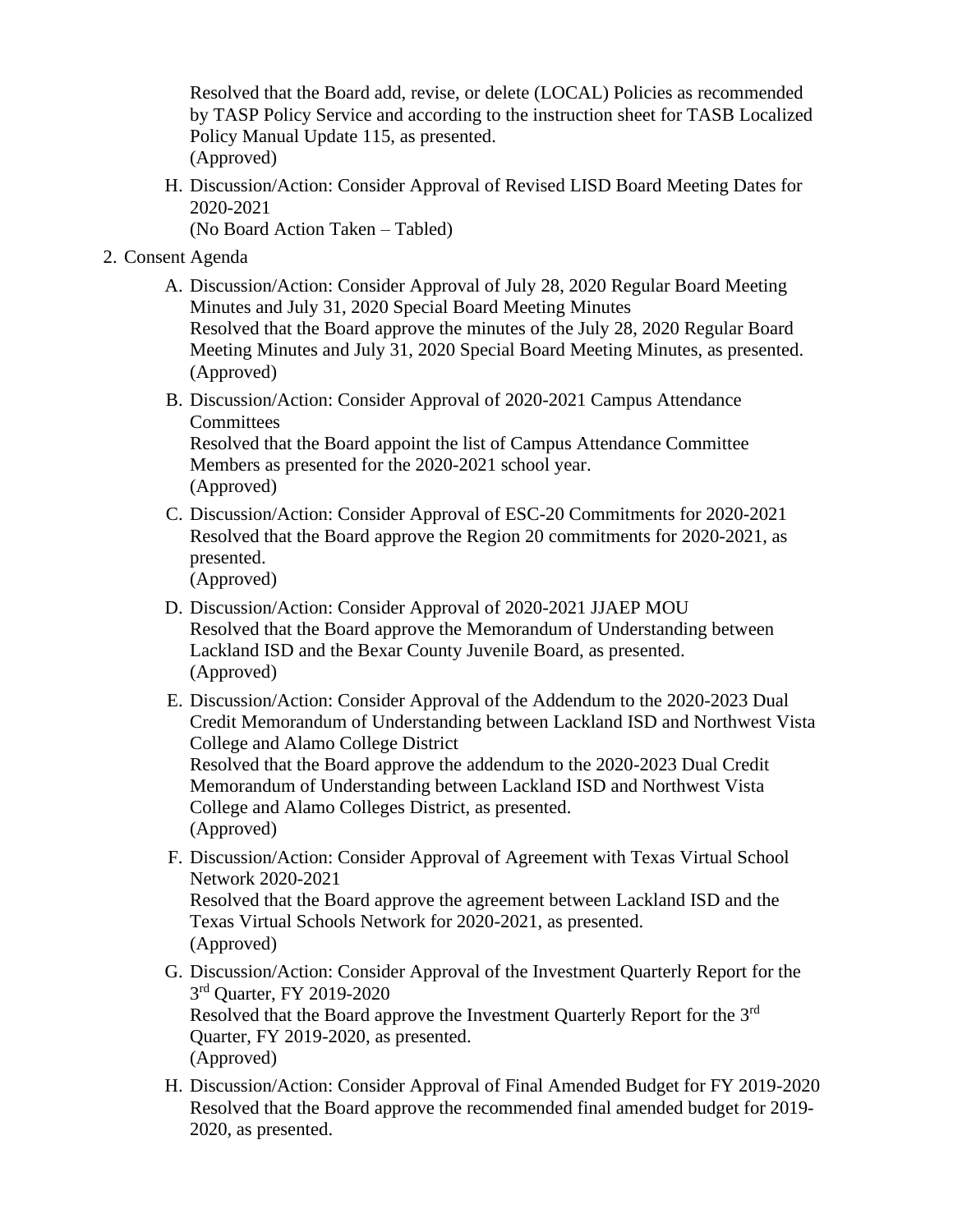(Approved)

- 3. Curriculum, Programs, and Human Resources
	- A. Discussion/Action: Consider Approval of 2020-2021 District of Innovation (DOI) Waiver to offer Principles of Applied Engineering to Support the Career and Technology Education (CTE) Program of Study for Advanced Manufacturing and Machinery Mechanics Resolved that the Board approve the District of Innovation Certification Waiver to offer Principles of Applied Engineering, as presented. (Approved)
	- B. Discussion: DoD STEM Grant Recipient for 2020-2021 (No Board Action Required)
- 4. Operations
	- A. Discussion/Action: Consider Approval of Renovation of Building 8226 Resolve that the Board approve:
		- 1. Renovation of Building 8226
		- 2. Building Renovation Schematics As presented
		- 3. Delegate Authority of the Superintendent to Chair Selection Process
		- 4. Competitive Sealed Proposals as the Delivery Method
		- 5. Selection Criteria and Relative Weights see attached
		- 6. Prevailing Wage Rates see attached
		- (Approved)
- 5. Finance
	- A. Discussion/Review: Review of June and July 2020 Financial Statements (No Board Action Required)
	- B. Discussion/Review: Review of June and July 2020 Vouchers and Expenditures (No Board Action Required)
- 6. Closed Session
	- A. The Board will convene in Closed Session as authorized by the Texas Government Code, Chapter 551, et. Seq. (TGC §551.074 and TGC §551.075)
		- 1. Superintendent Employed: Kristina Bragg Jordan Logan Maria Compton – Evangelina Almaraz-Walker – Jennifer Kramer – Jade Boots – Laura Salazar
		- 2. Superintendent Accepted Resignations: Vickey Piper Zenaida Davis Laura Scarborough – Ivonne Salas – Amanda Garza – Evelyn Gittens – Denise Miller
	- B. The Board will reconvene in Open Session and take appropriate action on items discussed in Closed Session.
		- 1. No Board Action Required
		- 2. No Board Action Required
- 7. Other Business and Adjournment